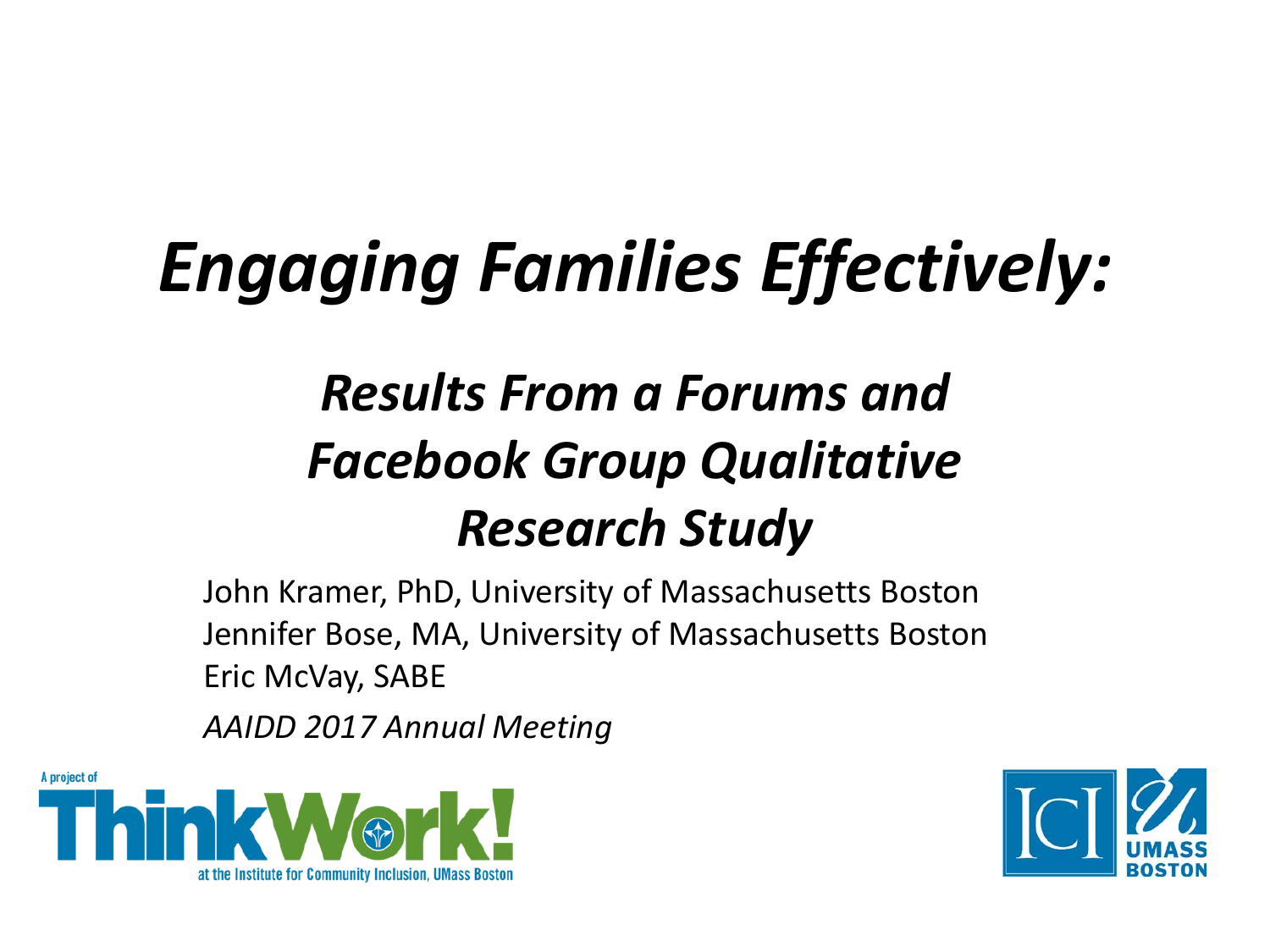#### Context

- Supported employment was introduced with the Developmental Disabilities Act in 1984; amended in 1986
- Demonstrations of best practices
	- Self-employment and customized employment for individuals
	- Providers offering only competitive employment
	- States adopting Employment First policy and strategy



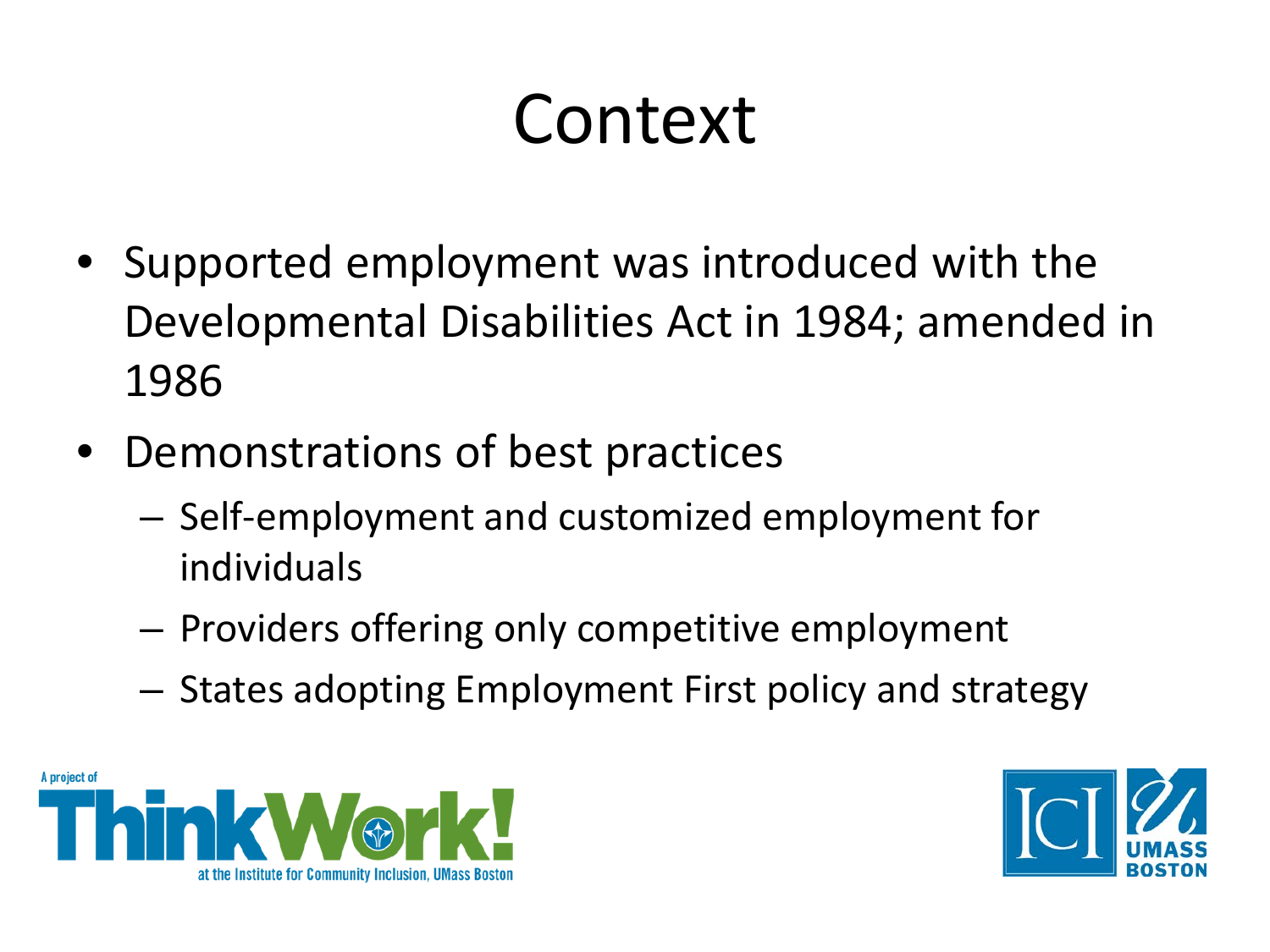#### Employment gaps persist

- Numbers of people being served in integrated employment have not increased for 15 years.
- Participation in nonwork programs is growing.
- Supports are not implemented with fidelity.



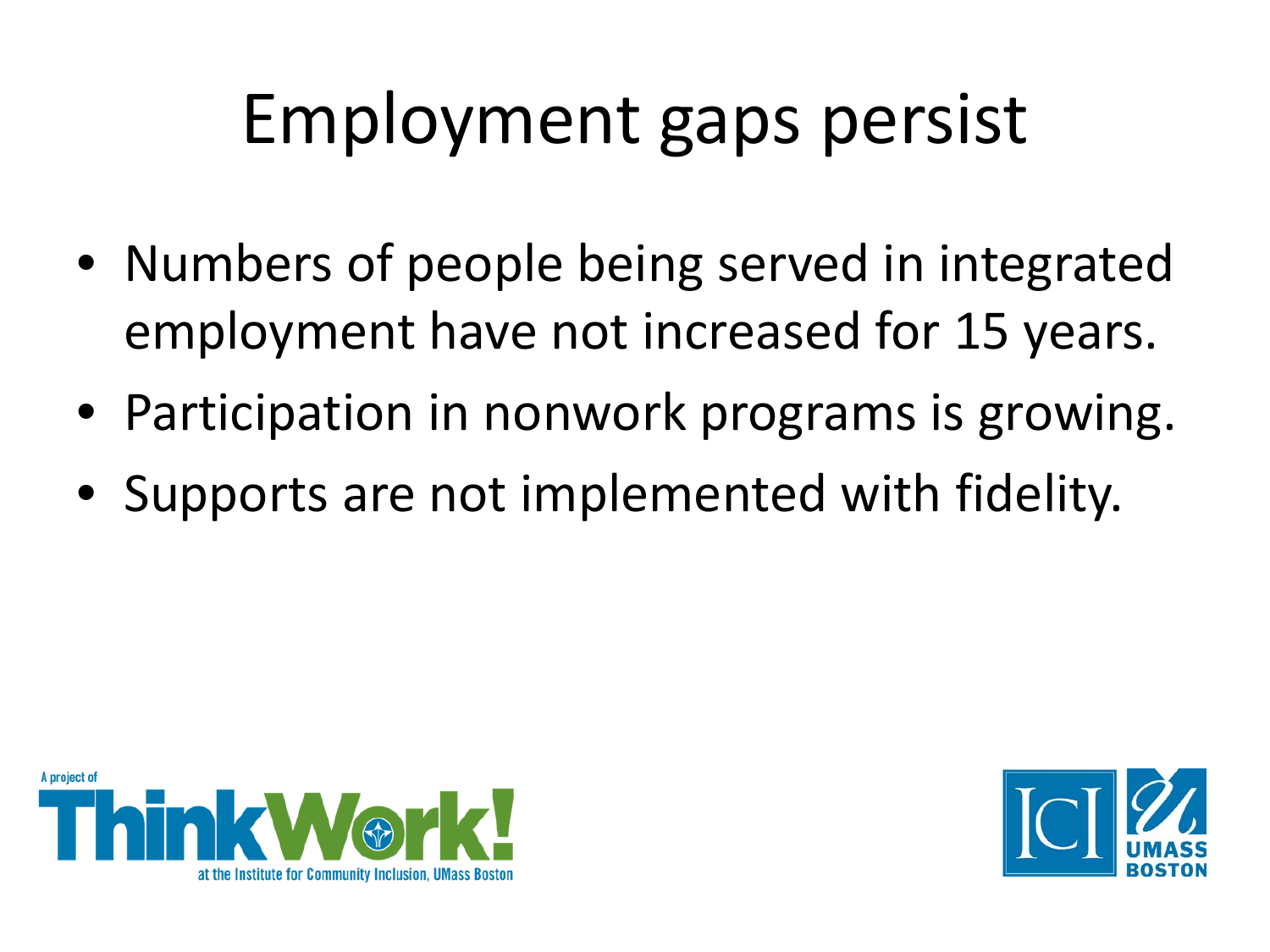## ThinkWork!

- RRTC on the Advancement of Employment studies ways to advance best practices at all levels
	- Sharing knowledge with and supporting individuals and families around employment.
	- Increasing the effectiveness of employment consultants
	- Building capacity and supporting organizational change for community rehabilitation providers
	- Furthering policies and practices of high-performing state employment systems.



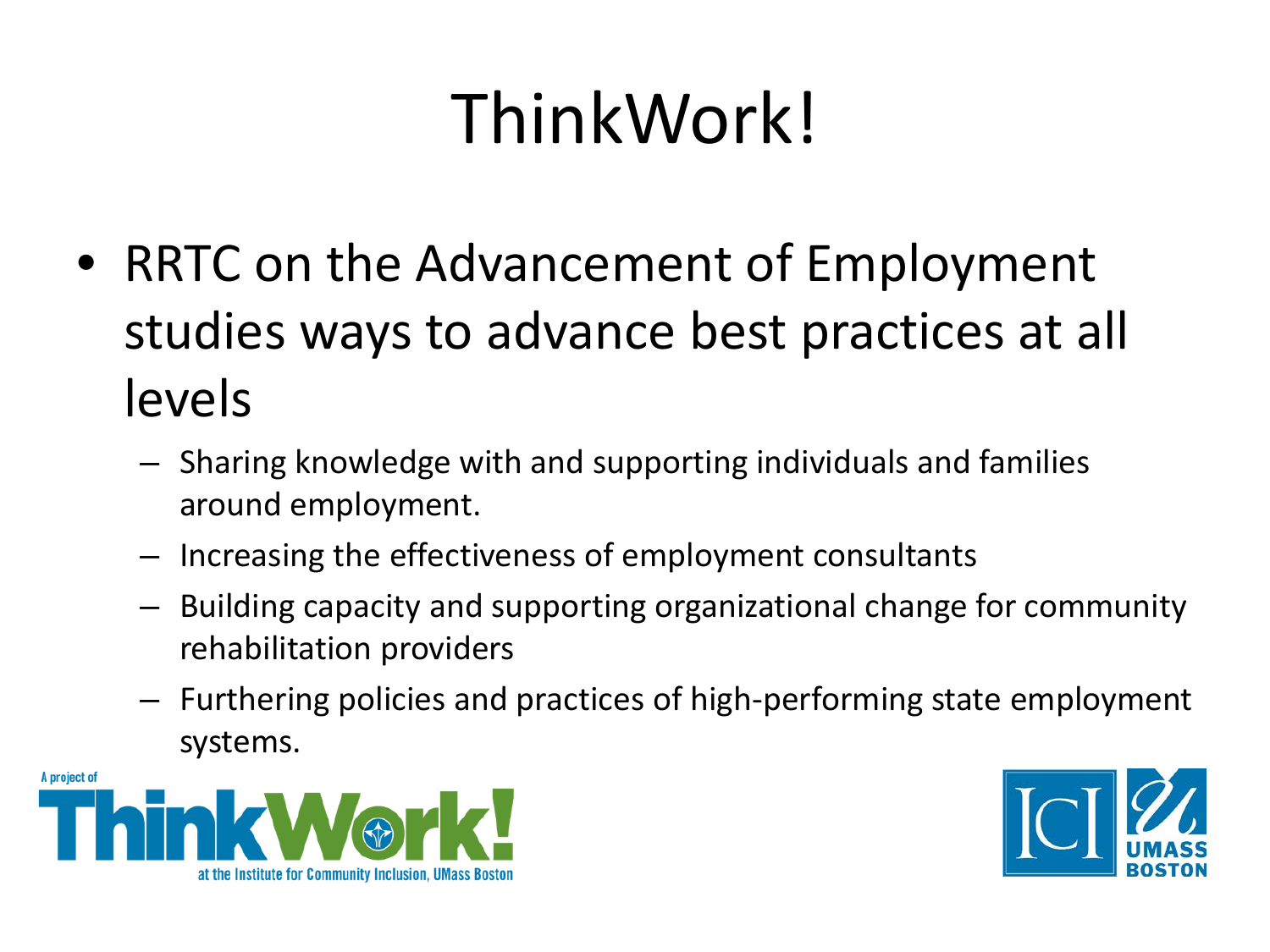Sharing knowledge with individuals and families and supporting them around employment

- The first study: Scoping review of all the literature in this area
- Second study: Forums, interviews and focus groups
- Third study: Intervention based on study findings



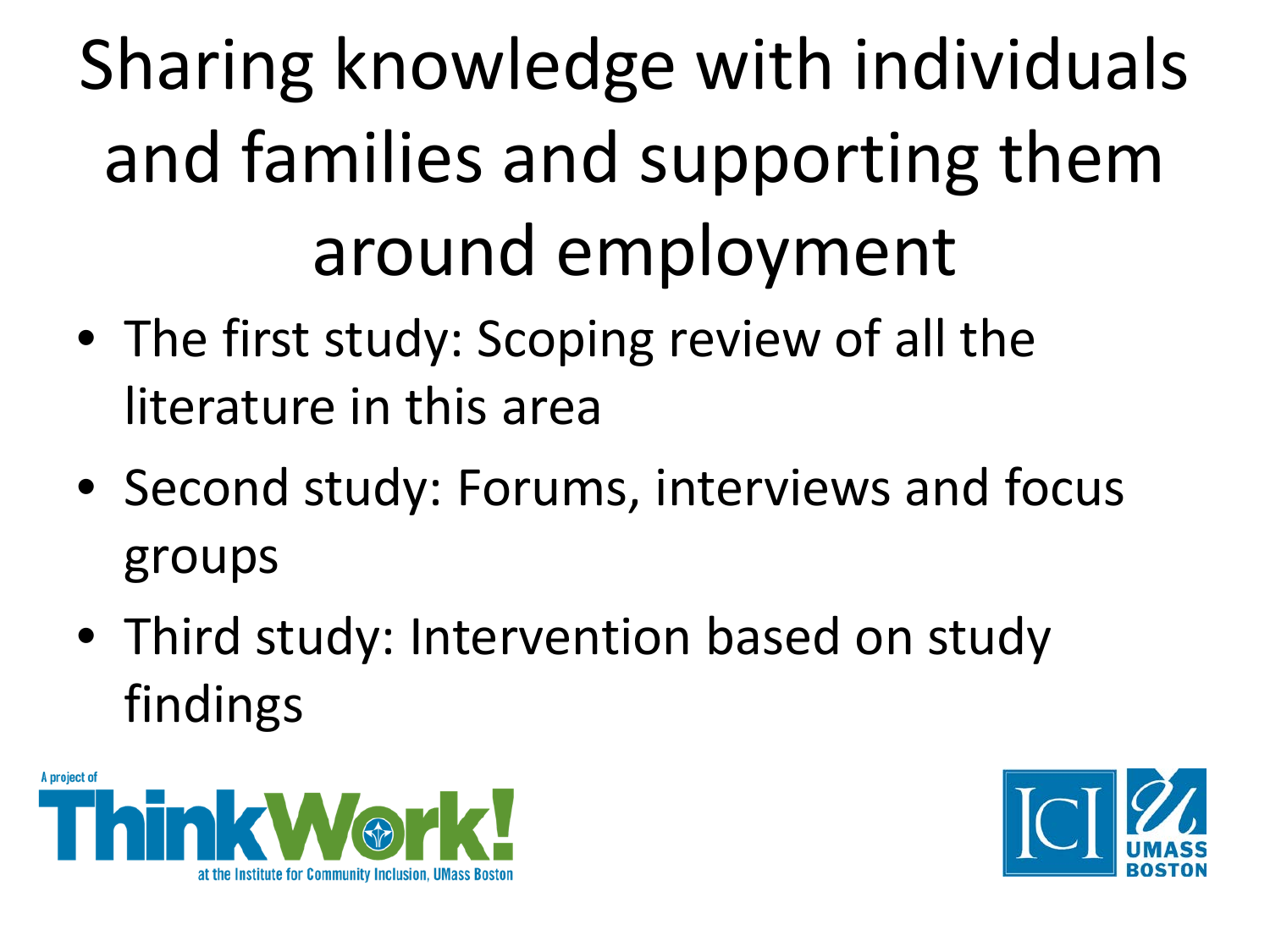# Employment and family involvement: What we know

- People with IDD want to work [Show NCI data from 2016 about this].
- Families engaged with the employment process and showing cooperation, interest, encouragement, planning and support = positive outcomes for people with IDD in employment and other life goals [Rowe and Hirano, 2015].
- Family members, i.e. parents and siblings, often provide support to people with IDD over the course of their lives



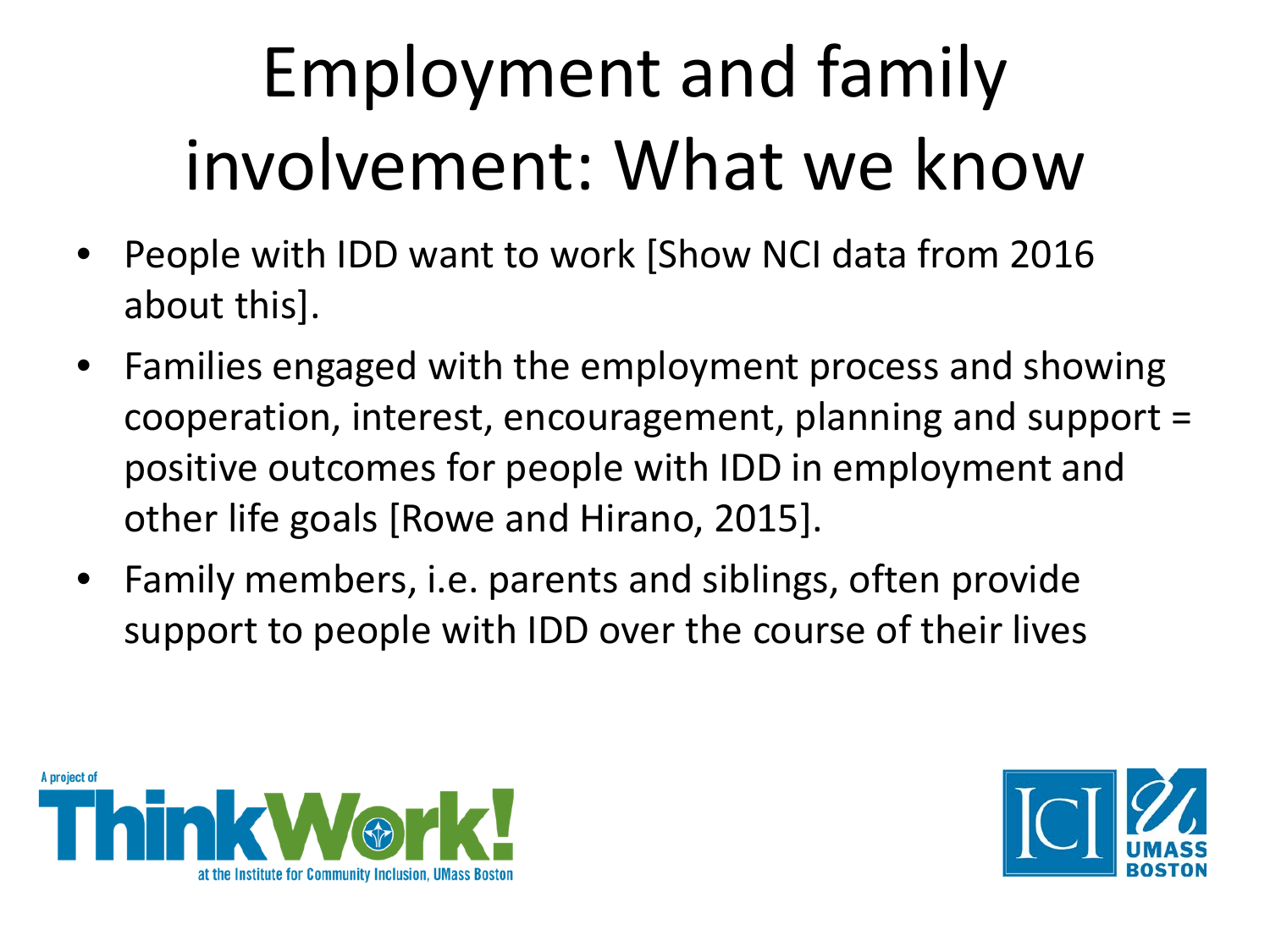#### What we don't know

- As important as family engagement is, we don't know how to do it effectively
- Tools and training have been developed [Explore, Prepare, Act; Let's Get to Work; FEAT] but are they scalable, sustainable and accessible to all families?



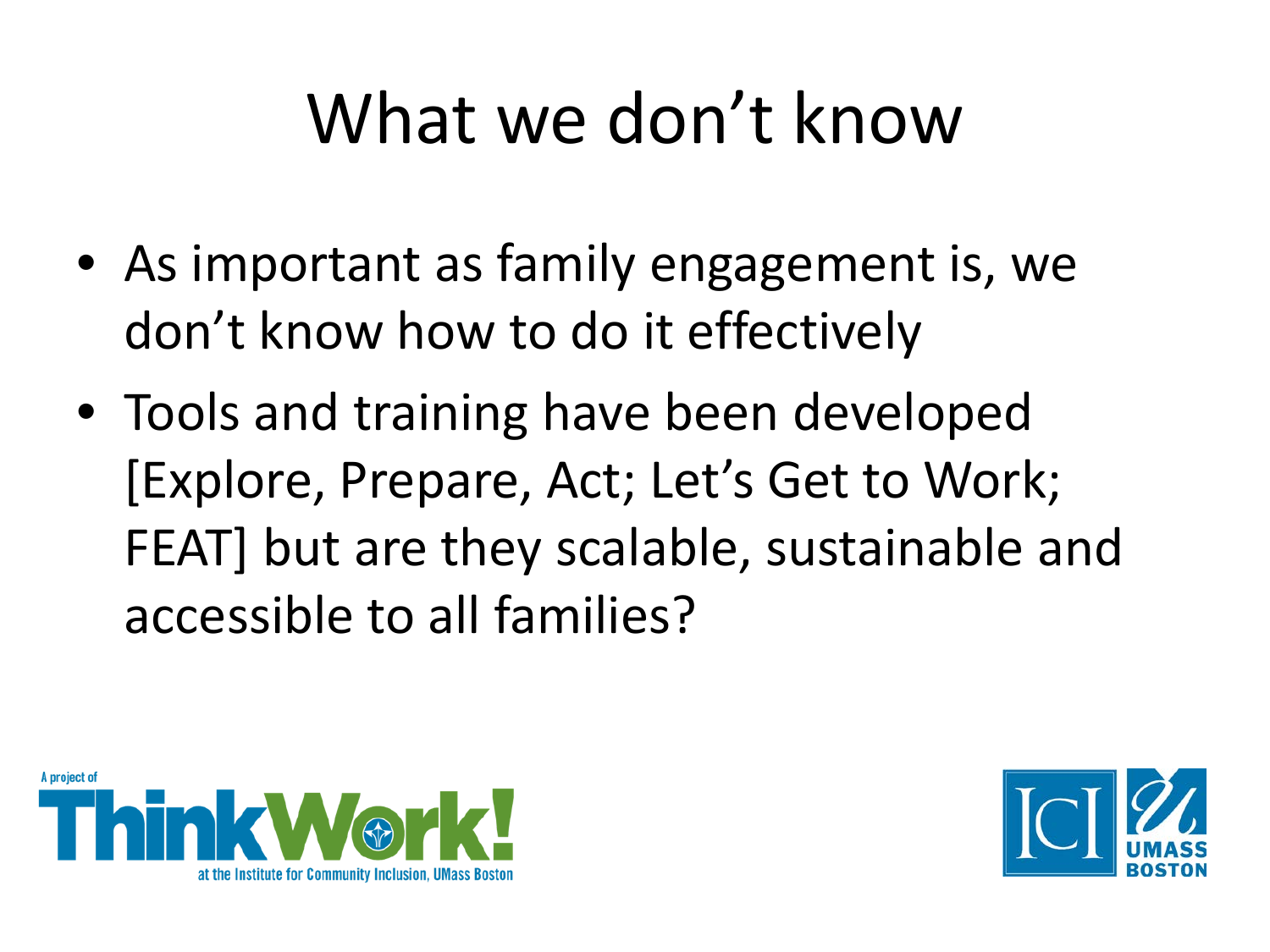# What we learned from our scoping study



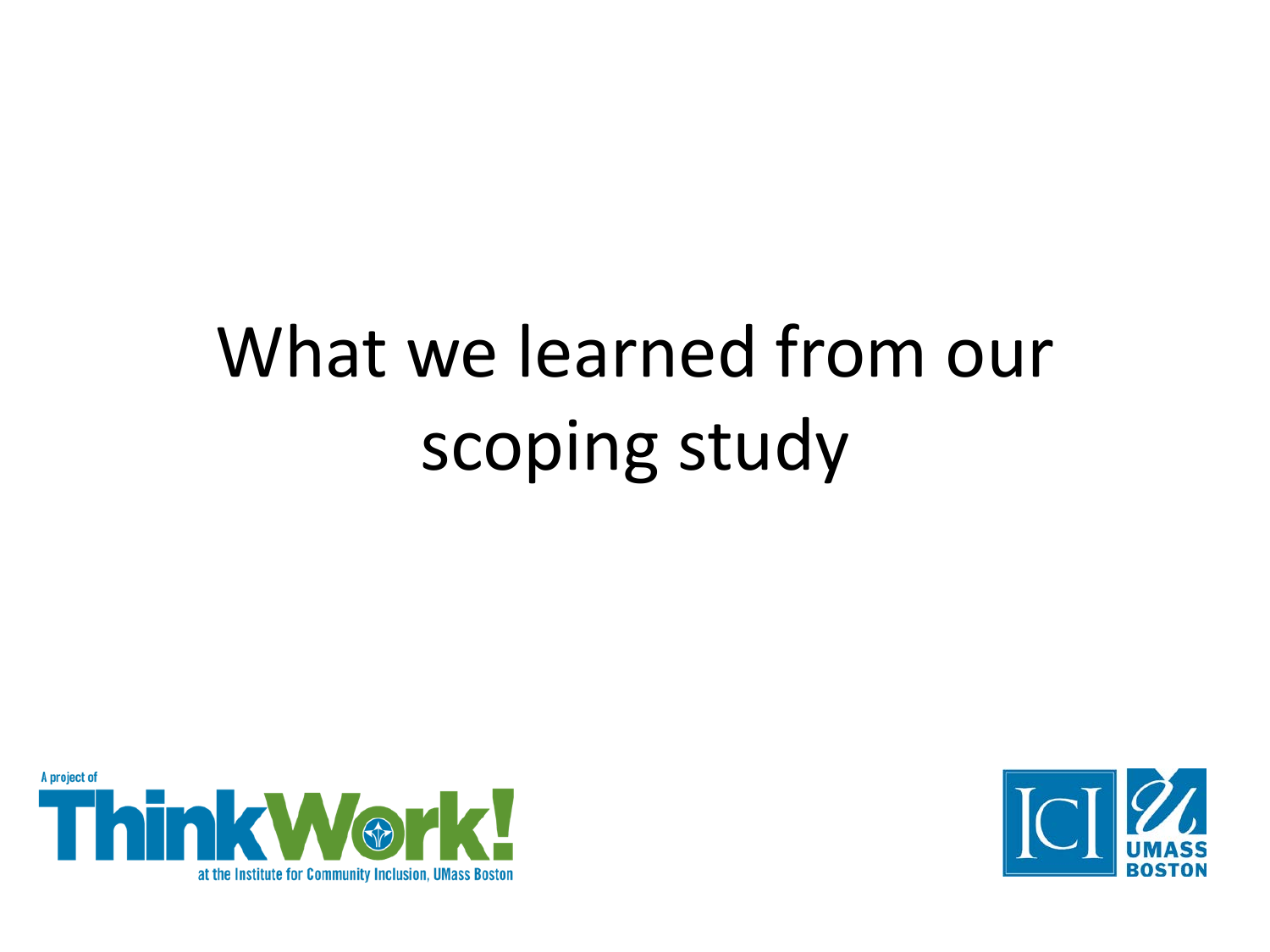# Families are trying to do a lot of the work

- Families' role-modeling and expectations shape positive experiences and perceptions of employment
- Family engagement with the service system leads to employment-focused decisions
	- Parents as teachers, advocates and case managers
	- Siblings as socializers
- Family and individual demographics are related to employment decisions and patterns



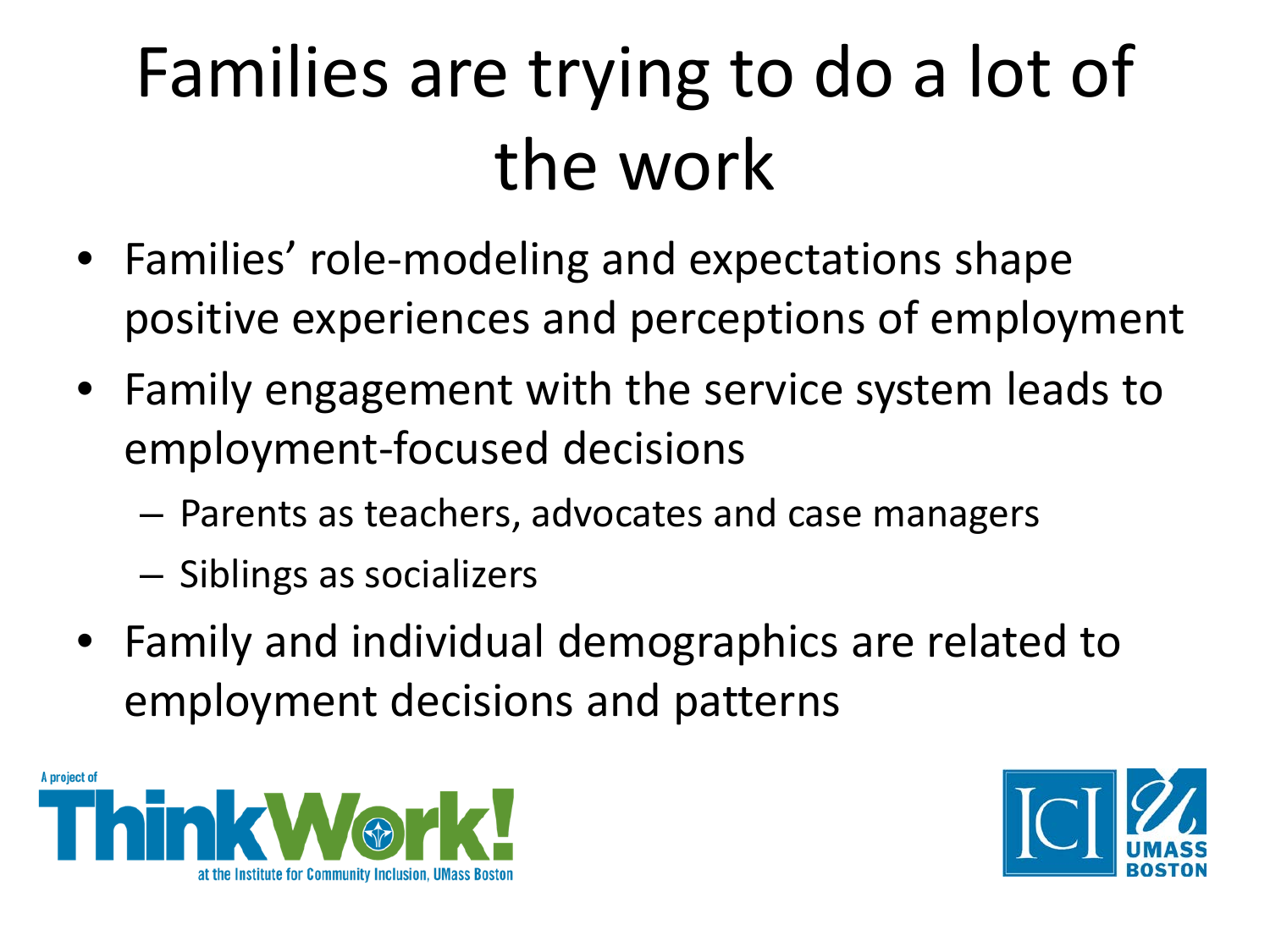# Forums, focus groups and interviews

- Learning how to engage families
- 80 people were recruited for diversity of age, geographical region and cultural background.
- Focus groups and interviews in five states
- Online engagement through discussion forum and private FaceBook group



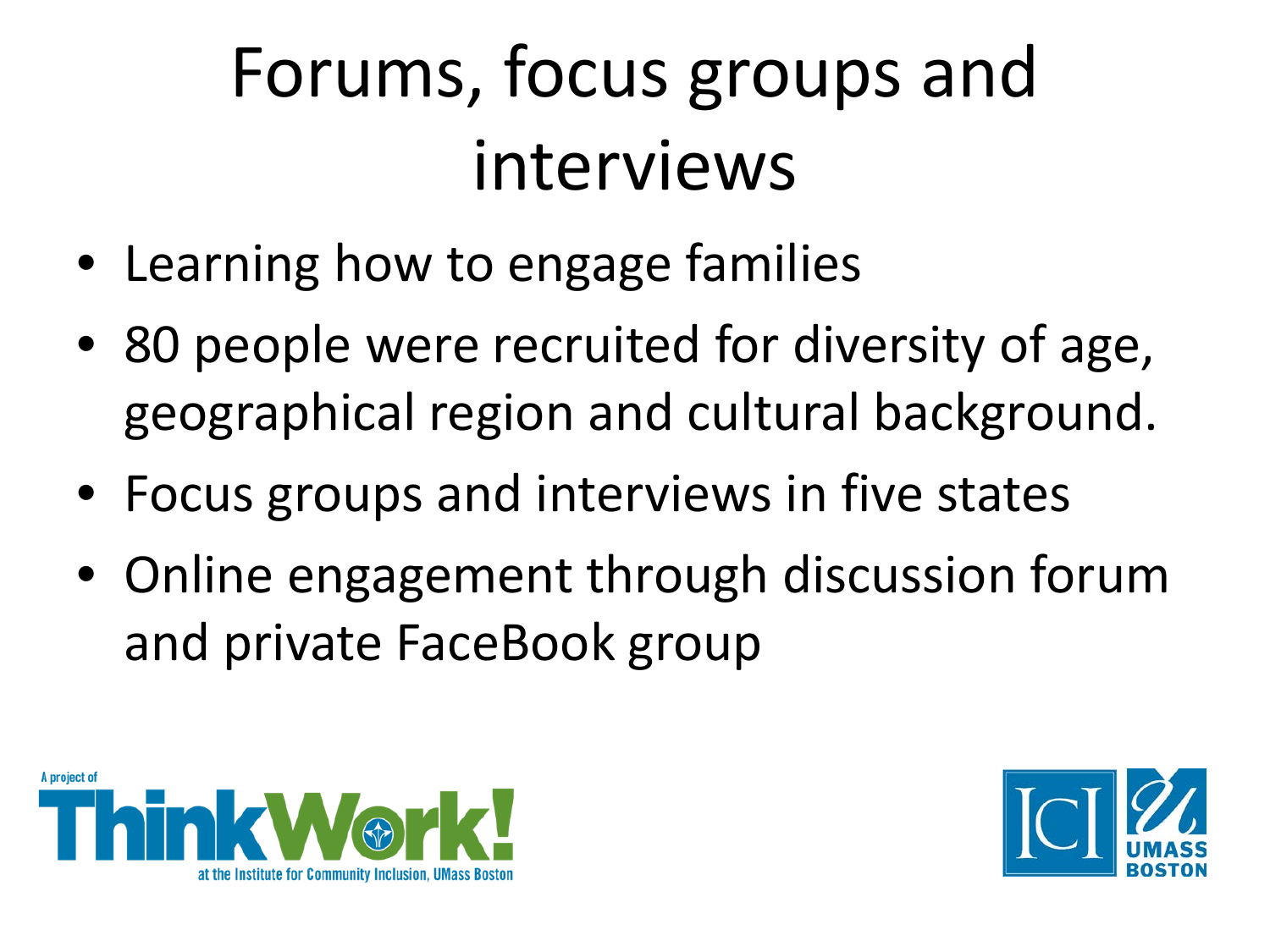## Benefits of using these methods

- Enriched our scoping review data
- Gave us data from a total of 80 participants
- Collected in-depth individual narratives from interviews.
- Collected many perspectives from focus groups.
- Asynchronous conversation was convenient and organic for forum and Faceook participants



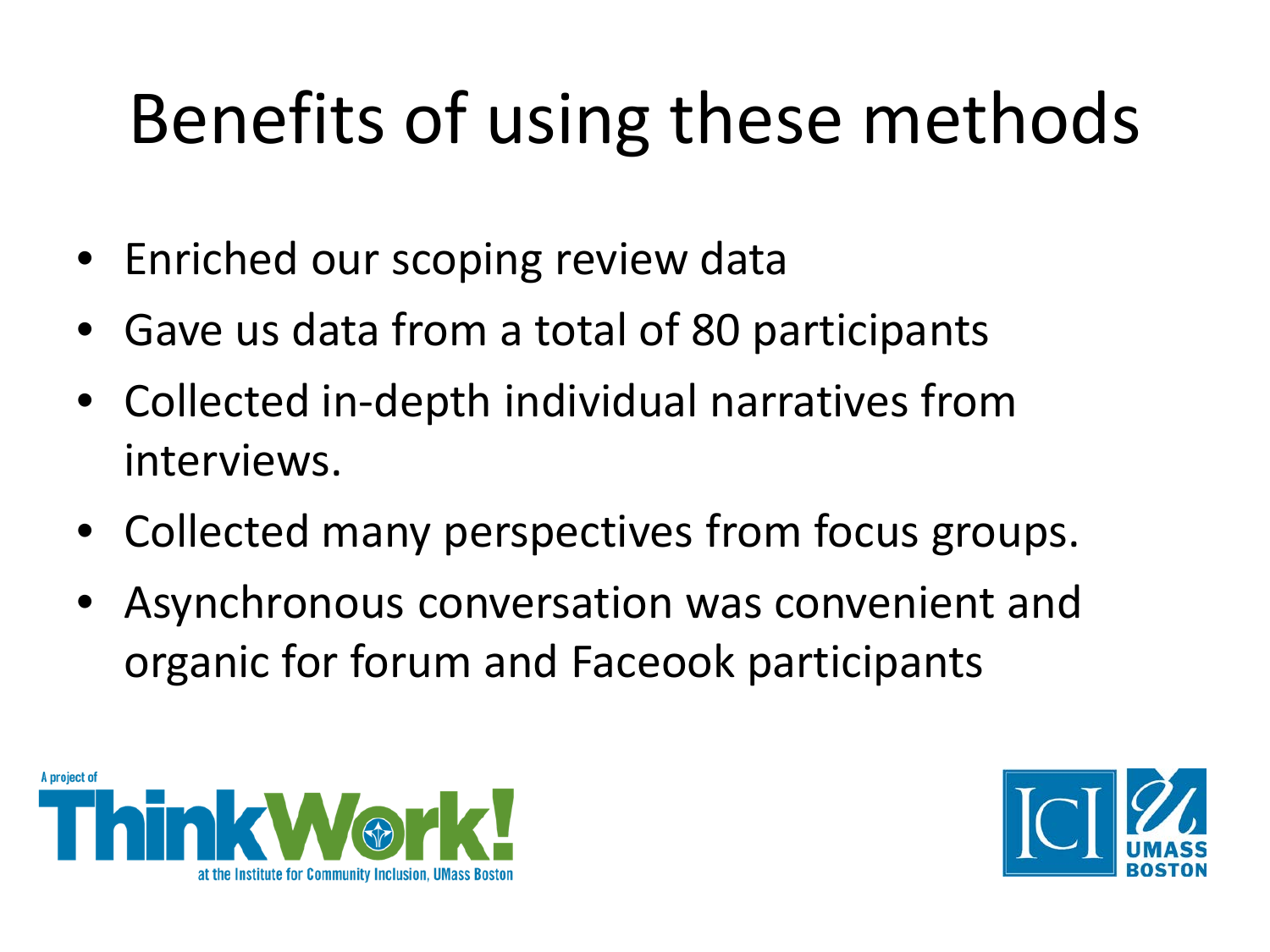## Challenges and lessons learned

- Be persistent about recruitment, especially online participants.
- Remind online participants to post.
- Be careful of bias and responses building on one another in focus groups.



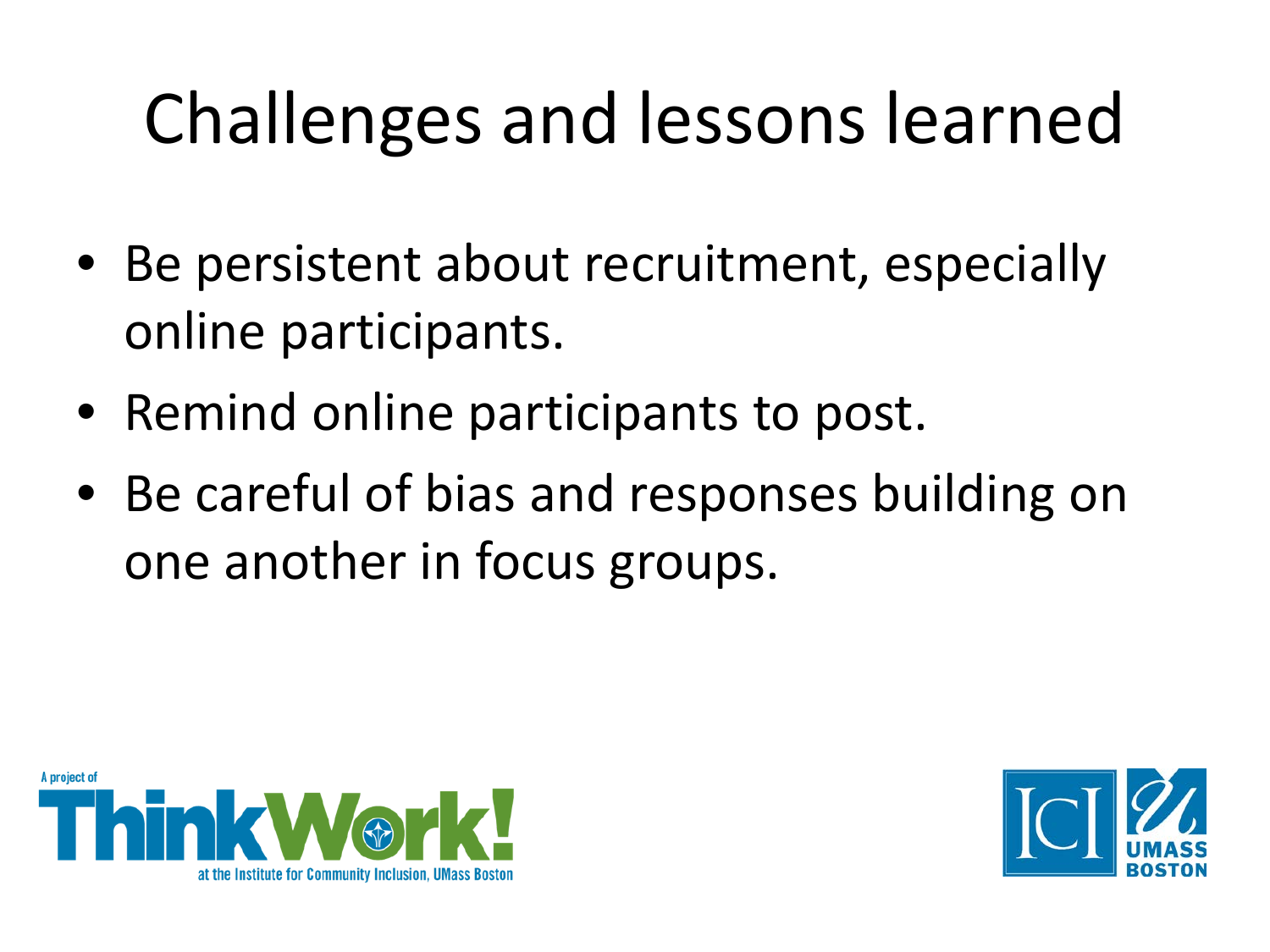# Finding 1. Confusing guidance and low expectations from the service system

- People receiving services expected to transition to receiving new services.
- State assessments don't offer full picture of individuals' potential.



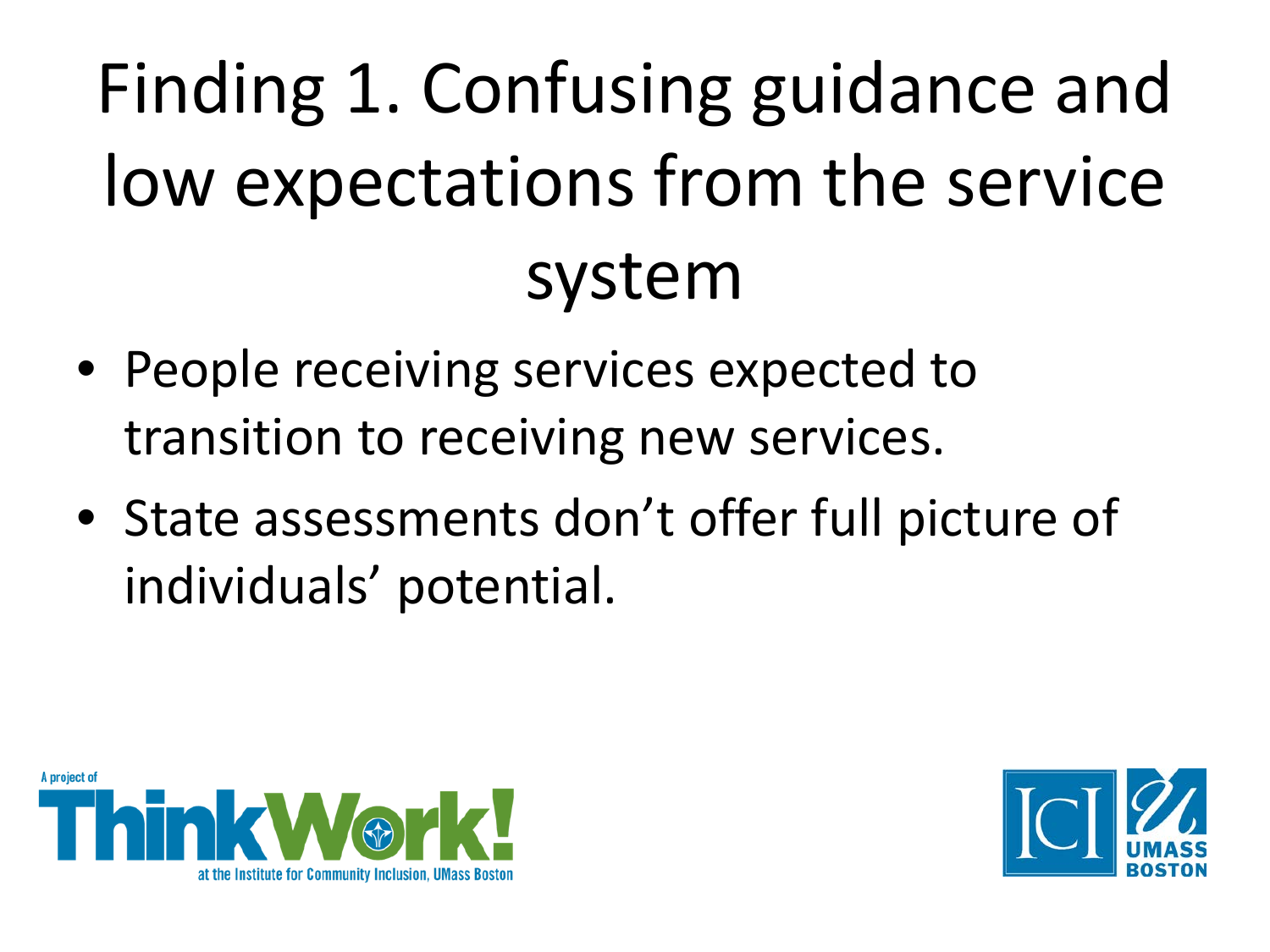# Finding 2. Slow service, inconsistent rules

- Service delivery is cut off too soon or slowed down by the need to reapply
- Rules, waiting lists and job opportunities are inconsistent across education, VR and DD systems



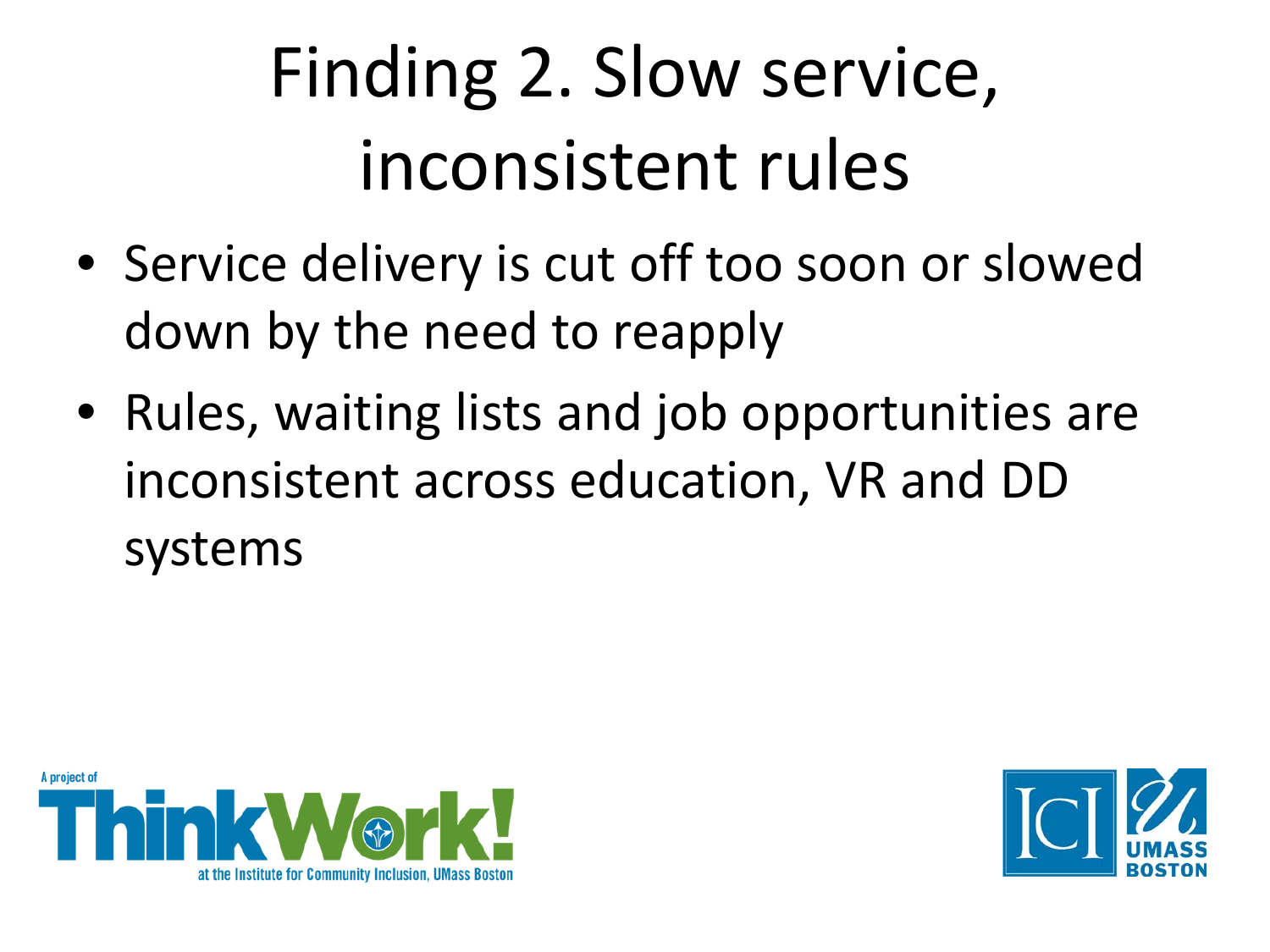Finding 3. Limited capacity of the service system to continue serving people with IDD and their families as they have been doing

- Limited staff training
- Growing waiting lists of people needing services
- It can be a struggle to achieve an employment outcome if everything is left up to the service system.
- Participants did talk about specific professionals who were helpful within the service system.



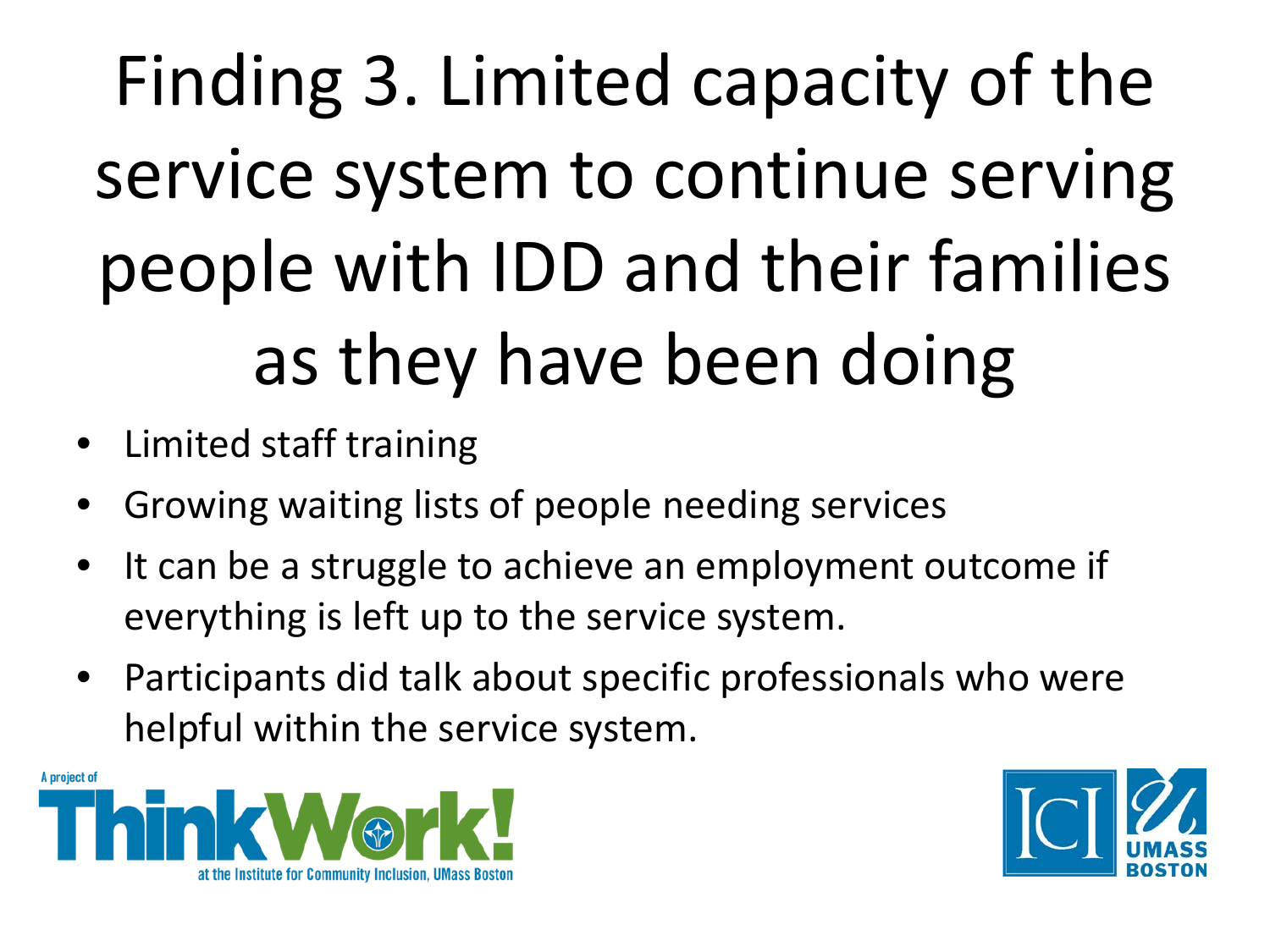# Finding 4. Success through selfreliance and family engagement

- Success seemed more likely when people with IDD and their families drove the employment process, learned about funding sources and networked with other families for more advice and information about services.
- Participants seemed to find more success when using the service system along with other resources, finding jobs on their own or finding funds to start their own businesses.
- Individuals and families did their own process of discovering their strengths, skills and interests and envisioned and planned for employment

before engaging the service system and used the system as needed.



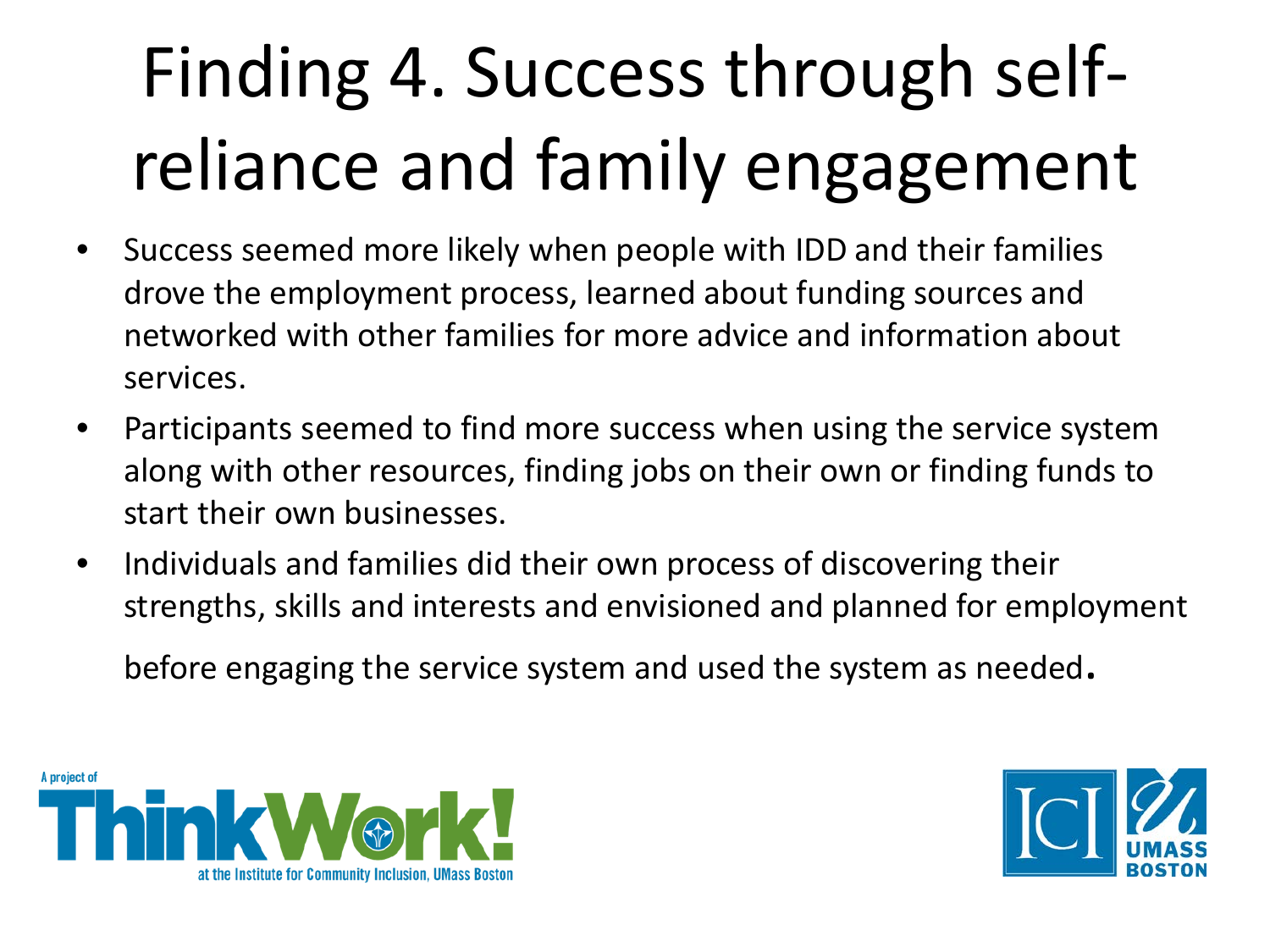### Discussion

- Findings from this study once again confirmed the importance of family engagement with the service system.
- Findings confirm a strong sense of frustration with services
- The question remains how other individuals and families can find the success experienced by some study participants.



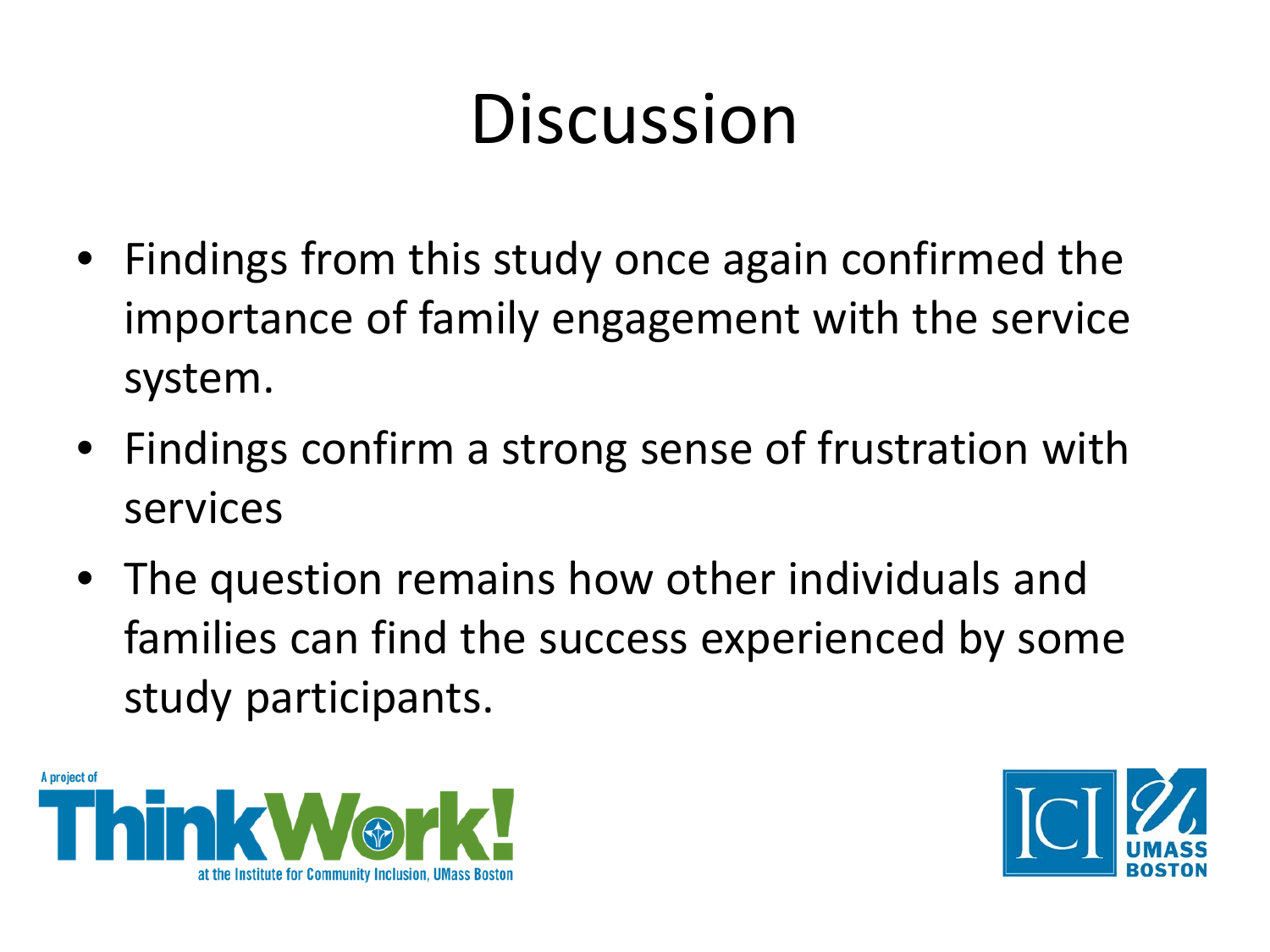#### Recommendations

- Training for service professionals on the importance of fostering relationships through individualized and faceto-face interactions; use social media to defray possible costs of this increased amount of individualized attention
- Increase communication between local stakeholders to coordinate the information families receive from them.
- Develop a plan for sustaining families: Learn from them what works for them and share their solutions with other families